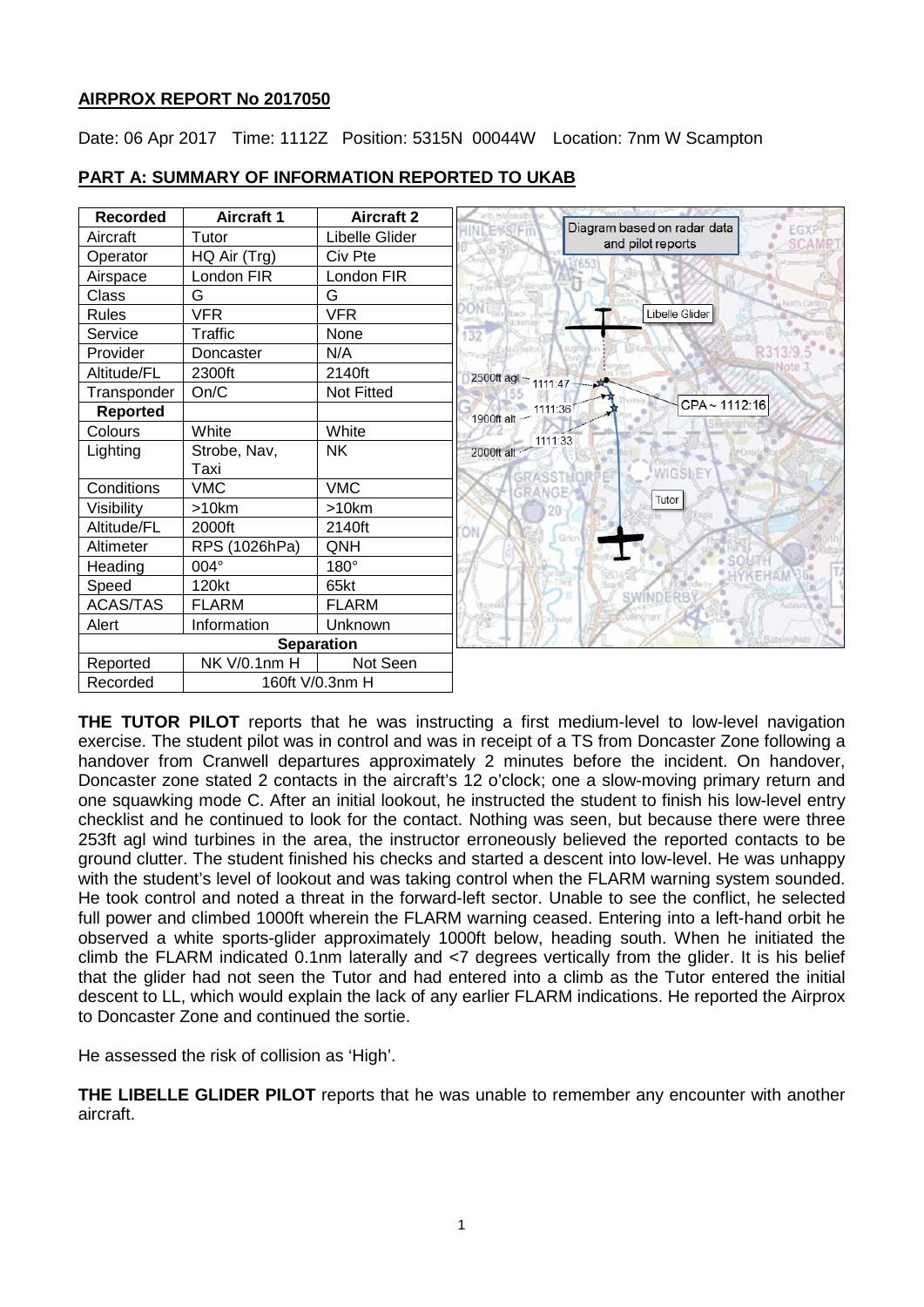# **Factual Background**

The weather at Scampton was recorded as follows:

METAR EGXP 061050Z 27009KT 9999 BKN030 12/05 Q1030 BLU

## **Analysis and Investigation**

## **CAA ATSI**

The Tutor was operating VFR and had been transferred by RAF Cranwell to Doncaster Radar. ATSI were not able to identify the second aircraft, reported by the Tutor to be a Sports Glider.

At 1110:00 the Tutor contacted Doncaster Radar who, at 1110:10, identified the Tutor, agreed a Traffic Service and immediately passed traffic information on two aircraft in its vicinity. The first was on an aircraft which was visible on the radar replay and reported as being in the Tutor's 10 o'clock at 1nm, opposite direction and 300ft below. The second aircraft was reported as being in the Tutor's 12 o'clock range of 4nm, slow moving, and because it was a primary radar-only contact, the controller had no information on the level of the aircraft. This second contact was not visible on the radar replay used for the analysis. The Tutor acknowledged the traffic information but advised that they were not visual with either aircraft.

The Doncaster controller then went on to deal with other traffic but, at 1111:30, prioritised the Tutor and passed an update on the second radar contact, which was reported as now being in the Tutor's 12 o'clock still, but at a range of less than a mile. The controller did not receive a response from the Tutor.

At 1111:44 (Figure 1) the Tutor was seen on the radar replay to be in a slight left turn and climb, and a primary-only contact also became visible for one sweep of the radar replay. ATSI considered that there was a high probability that this primary contact corresponded with the Glider. The aircraft were separated by 0.3nm laterally. The vertical separation could not be determined.



Figure 1 – 1111:44

This area is notified as the Lincolnshire Area of Intense Aerial Activity (AIAA), and is also busy with general aviation, gliding and parachuting activity.

Under a Traffic Service the Controller is not required to provide a deconfliction minima but is required to provide timely and accurate traffic information, as occurred in this event. Ultimately, because both aircraft were operating in Class G airspace the pilots are responsible for their own collision avoidance.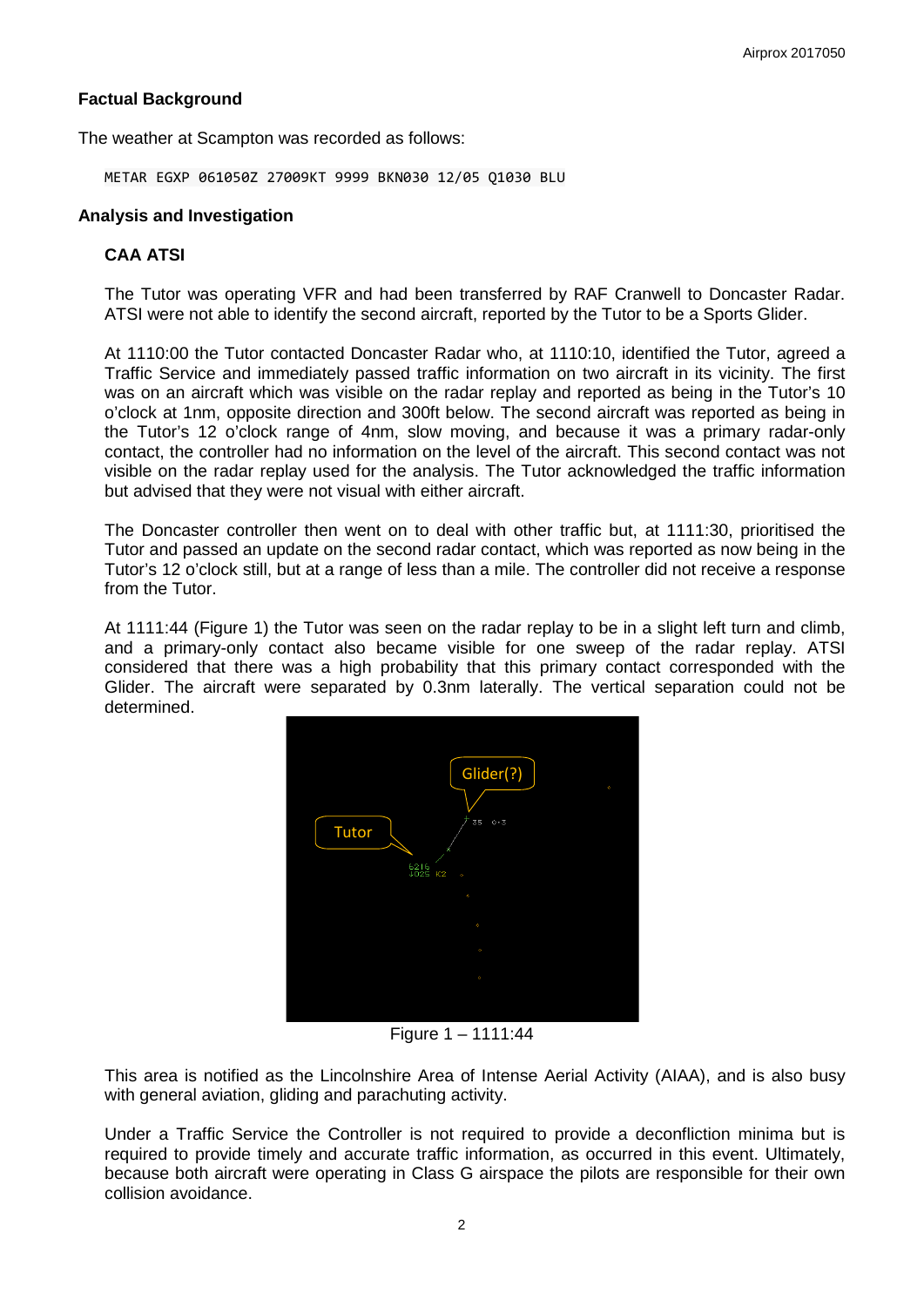### **UKAB Secretariat**

The Tutor and Glider pilots shared an equal responsibility for collision avoidance and not to operate in such proximity to other aircraft as to create a collision hazard<sup>[1](#page-2-0)</sup>. If the incident geometry is considered as head-on or nearly so then both pilots were required to turn to the right<sup>[2](#page-2-1)</sup>.

#### **Comments**

### **HQ Air Command**

The crew of the Tutor were conducting an Elementary Flying Training (EFT) sortie that included both medium-level and low-level elements. The exercise also includes demonstrations of how to get permission to enter, cross and exit different types of airspace. During this exercise the crew will use all means available to detect and deconflict from other known traffic, including on-board sensors and use of a Traffic Service (TS) as a minimum.

The Doncaster controller is to be applauded for his persistence in highlighting an intermittent track that, with no SSR information available, potentially posed a threat to the Tutor under a TS – it was a combination of this, and FLARM derived information, that led the pilot of the Tutor to take separation from the area where he thought the aircraft to be. It was once he had climbed above the level of the glider (as indicated on FLARM) that he was able to gain visual with it and remain separated.

Essentially, the 2 barriers of electronic conspicuity (FLARM) and a surveillance-based ATS both worked to some extent. However, the FLARM warning was reasonably late and had it not been for the persistence of the controller to spot the potential confliction on primary radar only and continue to pass TI then the outcome may have been very different. The lookout barrier appears to have failed in this encounter as the glider was not seen until after avoiding action had been taken and it seems that the glider pilot did not see the Tutor.

#### **BGA**

It's very good to see that the decision to fit FLARM to the Tutor fleet is helping pilots to spot gliders, and that in this instance positive action to increase separation was effective.

#### **Summary**

An Airprox was reported when a Tutor and a Glider flew into proximity at 1112 on Thursday  $6<sup>th</sup>$  April 2017. Both pilots were operating under VFR in VMC, the Tutor pilot in receipt of a Traffic Service from Doncaster and the Glider pilot not in receipt of a Service.

## **PART B: SUMMARY OF THE BOARD'S DISCUSSIONS**

Information available consisted of reports from the pilots of both aircraft, radar photographs/video recordings, reports from the air traffic controllers involved and reports from the appropriate ATC and operating authorities.

The Board began by discussing the actions of the Tutor pilot. It was clear that he was alert to the risks of mid-air collision and had taken measures to ensure that appropriate barriers were in place. It was unfortunate that he had somewhat discounted the ATC barrier by assuming that the reported traffic was ground clutter when he did not initially see it; the military member said that a valuable lesson that had been learnt regarding making such assumptions. Notwithstanding, the Tutor pilot had received a FLARM indication from the conflicting glider and acted upon it by climbing his aircraft to increase separation, whereby he became visual with the Glider, albeit after CPA.

l

<span id="page-2-0"></span><sup>1</sup> SERA.3205 Proximity.

<span id="page-2-1"></span><sup>2</sup> SERA.3210 Right-of-way (c)(1) Approaching head-on.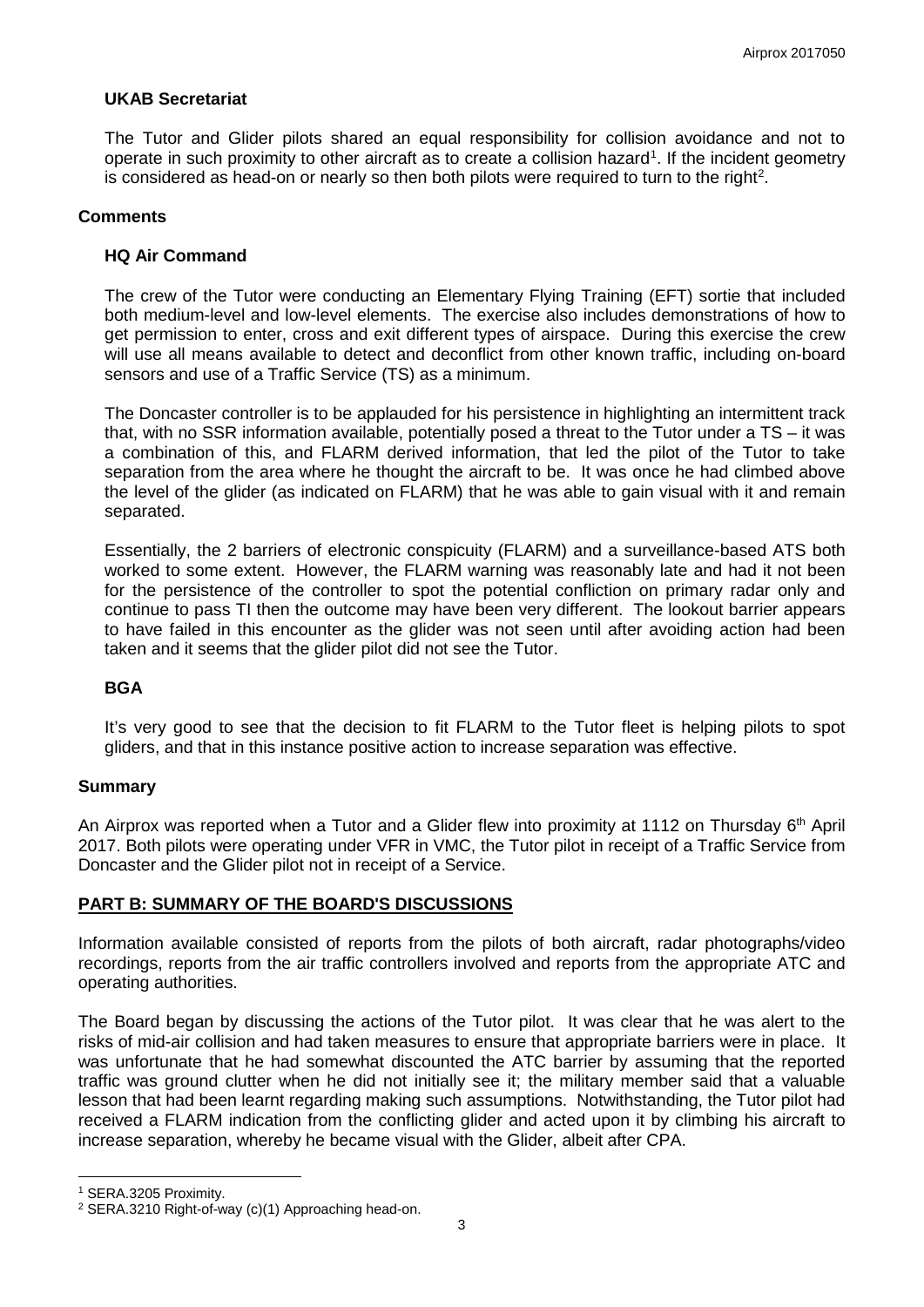The Board then looked at the actions of the Glider pilot. Some members wondered whether he would also have received FLARM indications regarding the Tutor. The gliding member opined that, depending on the version of FLARM unit, his FLARM may have only presented a general indication that the Tutor was in the area rather than a conflict indication. Glider pilots regularly receive transient FLARM indications from aircraft around them which, if they do not materialise into a conflict, may not be notable in themselves depending on what he was doing at the time if he was focused on finding thermal lift.

The Board then turned to the Doncaster controller and commended him for his persistence in reporting the contacts to the Tutor pilot despite them being only intermittent and without transponder information.

Finally, noting that FLARM had effectively saved the day, the Board commented that it had only provided information to the pilots themselves. Although they acknowledged that FLARM could not be used as a source for controlling purposes at present, members commented that some ATC units now had FLARM receivers installed which could provide situational awareness to controllers on FLARM or PilotAware equipped aircraft if used in the correct way.

The Board then considered the cause and risk of the incident. They quickly agreed that the Glider pilot had not seen the Tutor, and that the Tutor pilot had not seen the Glider until after CPA. However, the Tutor pilot had acted on his FLARM indications to increase the separation. The Board agreed that the incident was therefore best described as a conflict in Class G airspace resolved by the Tutor pilot. Turning to the risk, members agreed that the FLARM had alerted the Tutor pilot to the presence of the Glider and that the Tutor pilot's subsequent actions had increased separation to the extent that although safety had been degraded there had been no risk of collision; accordingly, the Board assessed the risk as Category C.

# **PART C: ASSESSMENT OF CAUSE AND RISK**

Cause: A conflict in Class G airspace resolved by the Tutor pilot.

Degree of Risk: C.

Safety Barrier Assessment<sup>[3](#page-3-0)</sup>

l

In assessing the effectiveness of the safety barriers associated with this incident, the Board concluded that the key factors had been that:

**Flight Crew Situational Awareness** was considered to be **partially effective** because although the Tutor pilot had received TI from Doncaster on the Glider, albeit an intermittent contact, the Tutor pilot had assumed it was radar clutter produced by the wind turbines which resulted in the Tutor pilot not fully utilising the available SA.

**See and Avoid** was considered to be **ineffective** because the Tutor pilot did not see the Glider until after CPA, he did, however, comply with the information available from his FLARM. The Glider pilot did not recall seeing the Tutor.

<span id="page-3-0"></span><sup>&</sup>lt;sup>3</sup> The UK Airprox Board scheme for assessing the Availability, Functionality and Effectiveness of safety barriers can be found on the [UKAB Website.](http://www.airproxboard.org.uk/Learn-more/Airprox-Barrier-Assessment/)